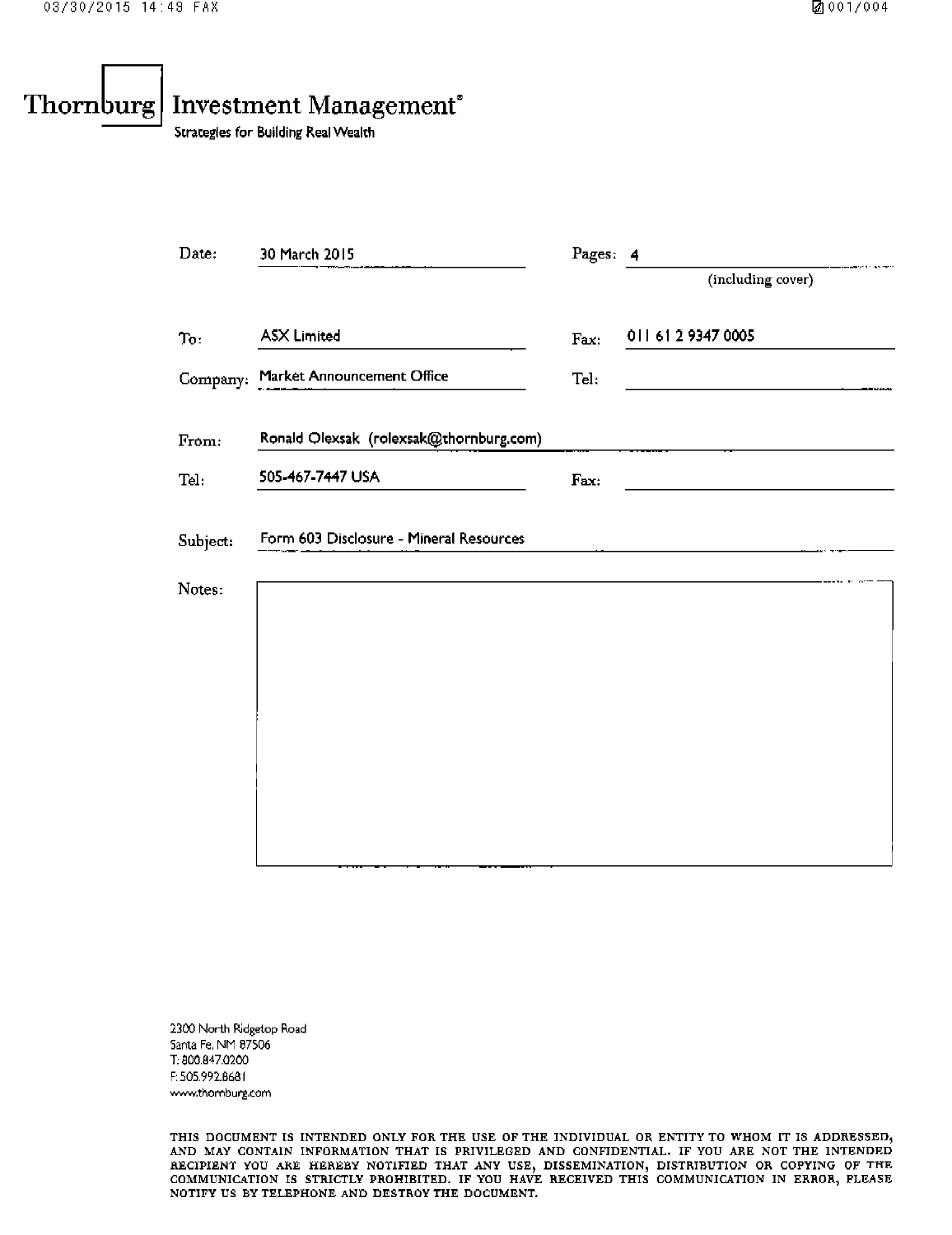## **Form 603**

**Corporations Act 2001** Section 671B

# Notice of initial substantial holder

| To Company Name/Scheme               | Mineral Resources Limited       |
|--------------------------------------|---------------------------------|
| ACN/ARSN                             | 118 549 910                     |
|                                      |                                 |
| 1. Details of substantial holder (1) |                                 |
| <b>Name</b>                          | Thornburg Investment Management |
| ACN/ARSN (if applicable)             |                                 |

The holder became a substantial holder on

 $09, 10, 2014$ 

### 2. Details of voting power

The total number of votes attached to all the voting shares in the company or voting interests in the scheme that the substantial holder or an associate (2) had a relevant interest (3) in on the date the substantial holder

| Class of securities (4) | Number of securities | Person's votes (5) | Voting power (6) |
|-------------------------|----------------------|--------------------|------------------|
| Ordinary Equity         | 9,206,676            | 9,206,676          | 4.94%            |
| ADR                     | 241,416              | 241,416            | 0.133            |

#### 3. Details of relevant interests

The nature of the relevant interest the substantial holder or an associate had in the following voting securities on the date the substantial holder became a substantial holder are as follows:

| Holder of relevant interest | Nature of relevant interest (7) | Class and number of securities |  |
|-----------------------------|---------------------------------|--------------------------------|--|
| Thornburg                   | Investment Advisor              | 9,206,676 Ord                  |  |
| Thornburg                   | Investment Advisor              | 241,416 ADR                    |  |

### 4. Details of present registered holders

The persons registered as holders of the securities referred to in paragraph 3 above are as follows:

| Holder of relevant<br>interest | Registered holder of<br>securities | Person entitled to be<br>registered as holder (8)        | Class and number<br>of securities |  |
|--------------------------------|------------------------------------|----------------------------------------------------------|-----------------------------------|--|
|                                |                                    | All shares redistered to Thormburg Investment Management |                                   |  |
|                                | on behalf of Investment Clients.   |                                                          |                                   |  |

#### 5. Consideration

The consideration paid for each relevant interest referred to in paragraph 3 above, and acquired in the four months prior to the day that the substantial holder became a substantial holder is as follows:

| Holder of relevant<br>interest | Date of acquisition | Consideration (9) |          | Class and number<br>of securities |
|--------------------------------|---------------------|-------------------|----------|-----------------------------------|
|                                |                     | Cash              | Non-cash |                                   |
| See Attached                   |                     |                   |          |                                   |
| .                              | .                   |                   |          |                                   |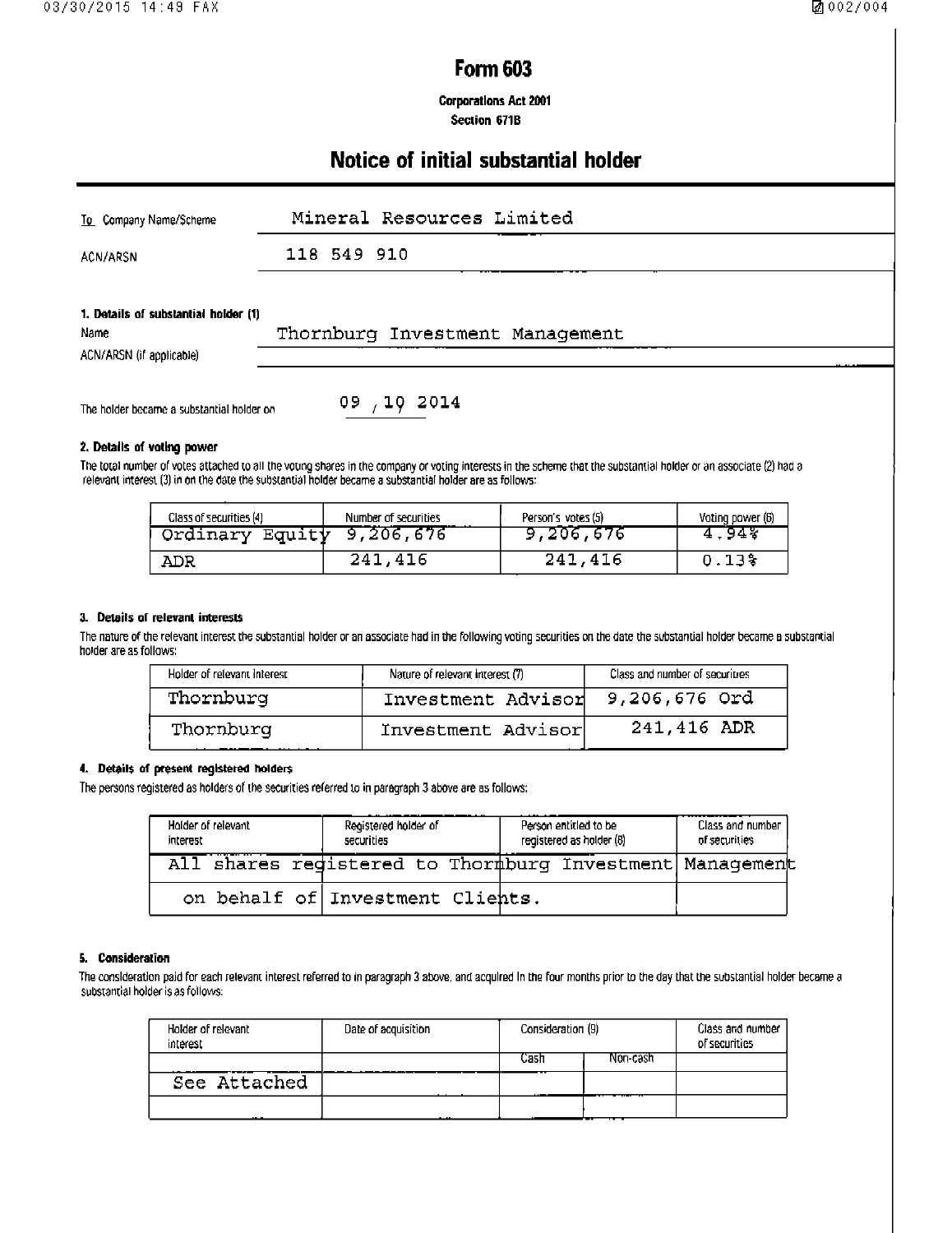## **6. Associates**

The reasons the persons named in paragraph 3 above are associates of the substantial holder are as follows:

| Name and ACN/ARSN (if applicable)<br>_____ | Nature of association |
|--------------------------------------------|-----------------------|
|                                            |                       |
|                                            |                       |

### 7. Addresses

The addresses of persons named in this form are as follows:

| Name       | <b>Address</b>                            |
|------------|-------------------------------------------|
|            | Thornburg Investment 2300 N Ridgetop Road |
| Management | Santa Fe, NM 87506 USA                    |

## **Signature**

| print name | Ronald Olexsak                                                        | <sub>capacity</sub> Compliance Officer |
|------------|-----------------------------------------------------------------------|----------------------------------------|
|            | sign here $\bigcirc$ / ( ) $\bigcirc$ $\bigcirc$ $\bigcirc$ $\bigvee$ | 03/30/2015<br>date                     |
|            |                                                                       |                                        |

#### **DIRECTIONS**

- $(1)$ If there are a number of substantial holders with similar or related relevant interests (eq. a corporation and its related corporations, or the manager and trustee of an equity trust), the names could be included in an annexure to the form. If the relevant interests of a group of persons are essentially similar, they may be referred to throughout the form as a specifically named group if the membership of each group, with the names and addresses of members is clearly set out in paragraph 7 of the form.
- $\bf{2}$ See the definition of "associate" in section 9 of the Corporations Act 2001.
- See the definition of "relevant interest" in sections 608 and 671B(7) of the Corporations Act 2001.  $\left( 3\right)$
- $(4)$ The voting shares of a company constitute one class unless divided into separate classes.
- The total number of votes attached to all the voting shares in the company or voting interests in the scheme (if any) that the person or an associate has a relevant  $\left($ 5) interest in.
- $(5)$ The person's votes divided by the total votes in the body corporate or scheme multiplied by 100.
- $\langle \rangle$ include details of:
	- any relevant agreement or other circumstances by which the relevant interest was acquired. If subsection 671B(4) applies, a copy of any document setting out  $(a)$ the terms of any relevant agreement, and a statement by the person giving full and accurate details of any contract, scheme or arrangement, must accompany this form, together with a written statement certifying this contract, scheme or arrangement; and
	- any qualification of the power of a person to exercise, control the exercise of, or influence the exercise of, the voting powers or disposal of the securities to (b) which the relevant interest relates (indicating clearly the particular securities to which the qualification applies).

See the definition of "relevant agreement" in section 9 of the Corporations Act 2001.

- $\langle$ B) If the substantial holder is unable to determine the identity of the person (eq. if the relevant interest arises because of an option) write "unknown".
- $\langle 9 \rangle$ Details of the consideration must include any and all benefits, money and other, that any person from whom a relevant interest was acquired has, or may, become entitled to receive in relation to that acquisition. Details must be included even if the benefit is conditional on the happening or not of a contingency. Details must be included of any benefit paid on behalf of the substantial holder or its associate in relation to the acquisitions, even if they are not paid directly to the person from whom the relevant interest was acquired.